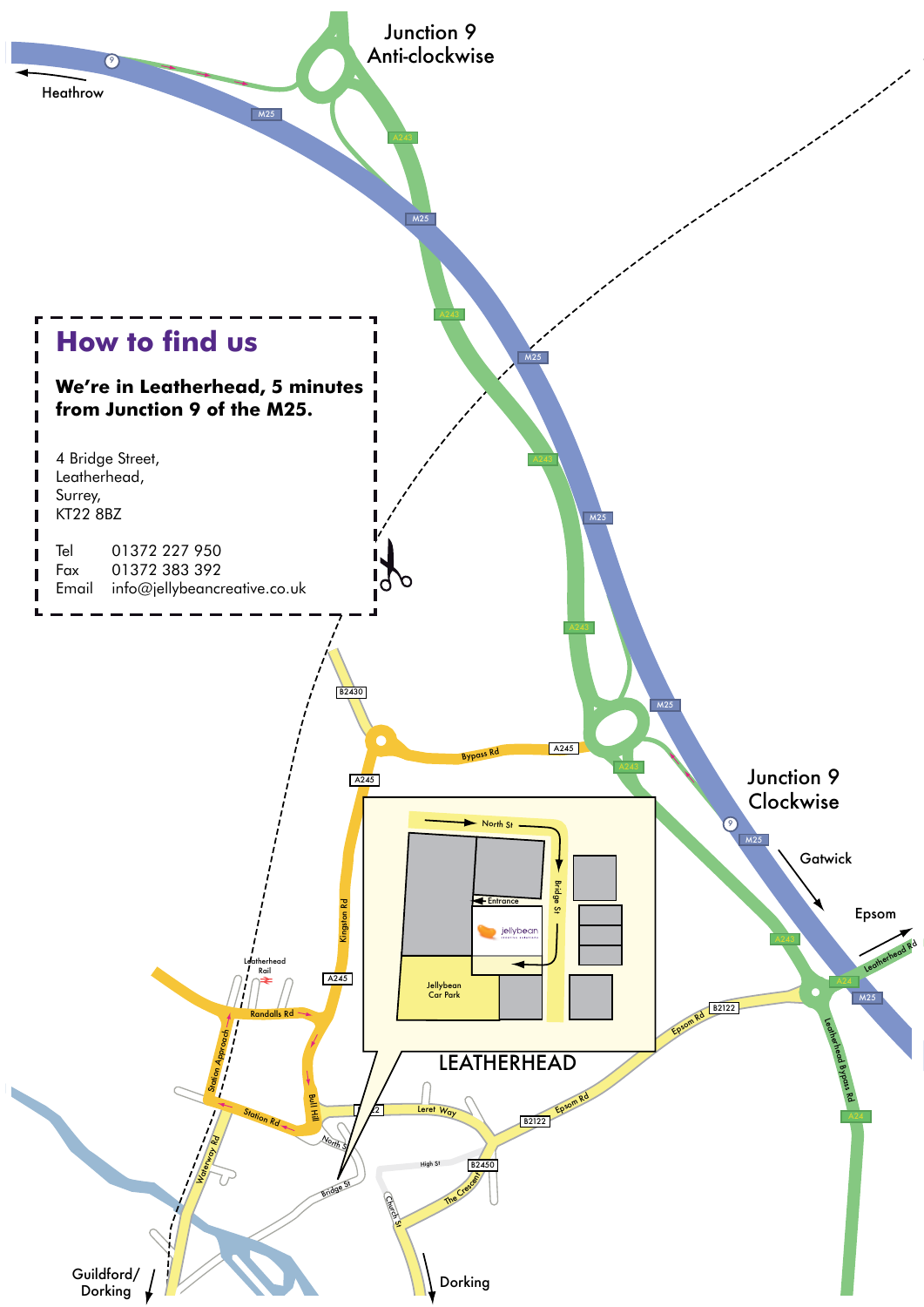

**M25 Clockwise** Junction 9, Leatherhead. At the roundabout take the first exit (signposted Leatherhead Town Centre). Then follow directions below.

## **M25 Anti-Clockwise**

Junction 9, Leatherhead. At the roundabout take the third exit (signposted Leatherhead). At the next roundabout take the second exit, (signposted Leatherhead Town Centre). Then follow directions below.

At the roundabout take the third exit (signposted Leatherhead Town Centre). At the bottom of the road you will meet a set of traffic lights, turn right into **Leret Way**. Follow this road, past the **Swan Shopping Centre** (on your left) and as you filter left into the one-way system, immediately turn left into **North Street**.

Follow the road down and then around to the right, this is now **Bridge Street**. Jellybean will be on your right above the charity shop, **Princes Alice Hospice**. To enter our carpark turn immediately right underneath the arch between the two buildings.

**BEWARE** it is a very tight turning. Jellybean parking is at the far end of the carpark.